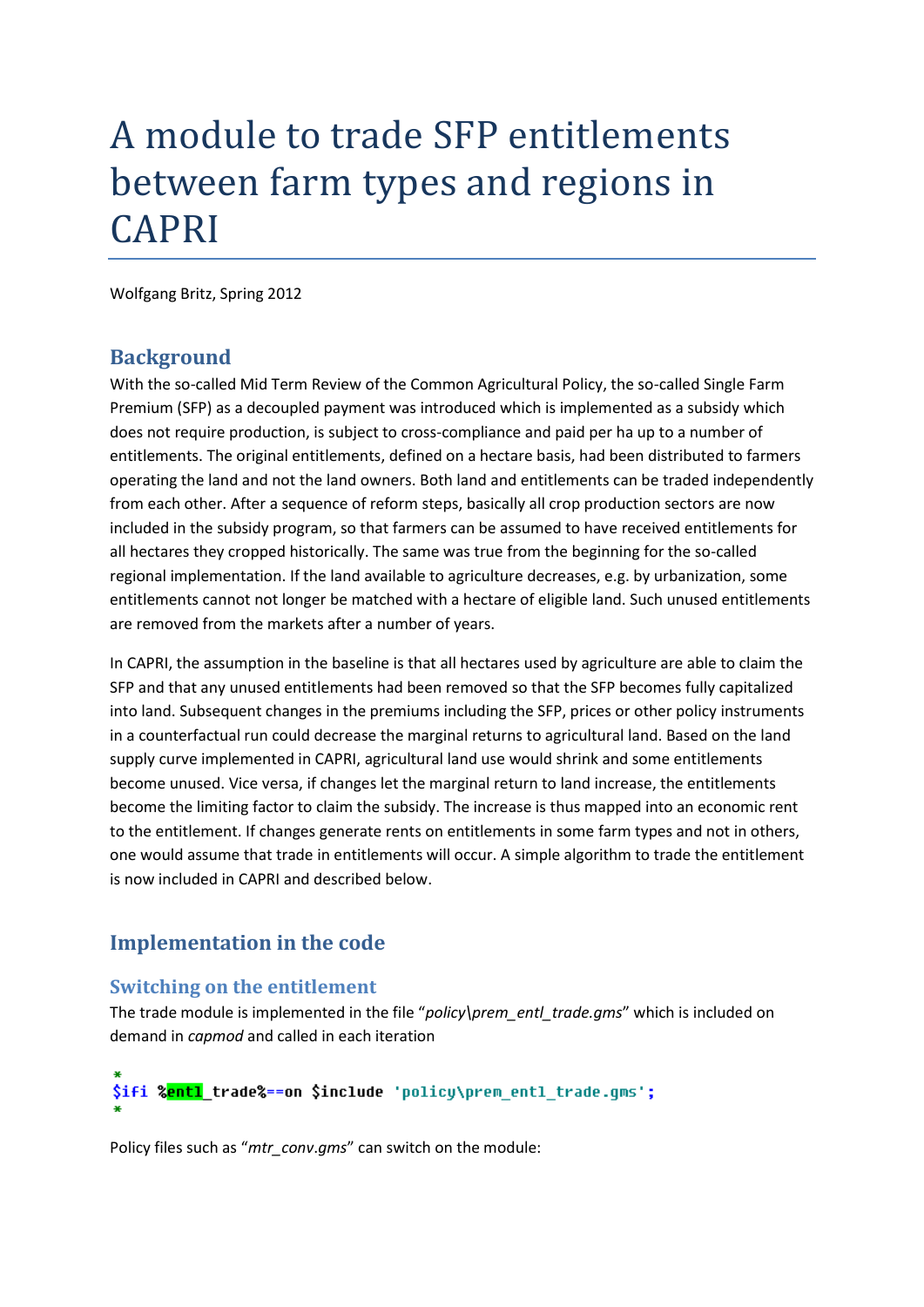#### \$setglobal entl trade on

The basic idea of the module is very simple: shift entitlements from farm type or regions which unused entitlements to other farm types or regions which have an economic rent on their entitlements. The trading entities should receive the very same premium on the entitlement for the current implementation in the code. One should hence set the trade level according to the regional level for which flat rate premiums are implemented as shown below in an example:

```
p_premToDDTargetNuts(RMSSUP) = p_premToDDTargetNuts("EU015000");<br>p_premToDDTargetNuts(MS) $ <mark>(</mark>SUM(PSDPAy_MTR_EL, p_premToDDTarget(MS,"%SIMY%",PSDPAY_MTR_EL,"DDSaps"))) = eps;
$setglobal entl trade on
$ifi %farm_m% == on  $setglobal entl_trade_level NUTS2<br>$ifi %farm_m% == off $setglobal entl_trade_level NUTS1
```
#### **How the entitlement trade works**

The following code pieces are taken from "policy\prem\_entl\_trade.gms". In a first step, the demand of entitlements is determined. The dual value does only provide an indication that entitlements are scarce, but not how many additional entitlements are needed. Accordingly, first, the average marginal value of the different type of entitlements is determined:

```
p_entlTrade(RU,"demand",step)<br>= sum( (PSDPAY_cutEndog,DDTarget) $ (
                                                      (not sameas(DDTarget,"DPGreen"))
                                                                                and CoverShotEnt1 m(RU PSDPAY cutEndon DDTarnet) 1t 0))
               p_entlLimit(RU,PSDPAY_cutEndog,DDTarget,"Limit"));
p_entlTrade(RU,"value",step) $ p_entlTrade(RU,"demand",step)<br>- sum( (PSDPAY_cutEndog,DDTarget) $ (   (not sameas(DDTarget, "DPGreen"))<br>- p_entlLimit(RU,PSDPAY_cutEndog,DDTarget,"Limit") * overShotEntl_.m(RU,PSDPAY_cutEndog
```
From these a maximum of 10% is defined as the demand in each iteration

```
--- max 10 % of existing entitlements
p_entlTrade(RU,"demand",step) = p_entlTrade(RU,"demand",step) * 0.1;
```
In order to take differences in the marginal returns into account, an indicator based on the squared value is used:

It serves as the distribution key of unused entitlements, which are determined as follows:

```
* --- supply : 50% of unused entitlement
                                                                                                                                     \overline{1}p entlTrade(RU,"supply",step
           cirraue(кu, suppiy ,siep)<br>= sum( (PSDPAY_cutEndog,DDTarget) $ p_entlLimit(RU,PSDPAY_cutEndog,DDTarget,"Limit"),<br>-MIN(0,v_sumEntl.l(RU,PSDPAY_cutEndog,DDTarget) - p_entlLimit(RU,PSDPAY_cutEndog,DDTarget,"Limit"))) * 0.50;
```
Next, the number of unused entitlements is stored:

```
* --- supply : 50% of unused entitlement
  p_entlTrade(RU,"supply",step)<br>|- sum( (PSDPAY_cutEndog,DDTarget) $ p_entlLimit(RU,PSDPAY_cutEndog,DDTarget,"Limit"),<br>|-HIN(0,v_sumEntl.l(RU,PSDPAY_cutEndog,DDTarget) - p_entlLimit(RU,PSDPAY_cutEndog,DDTarget,"Limit"))) * 0
```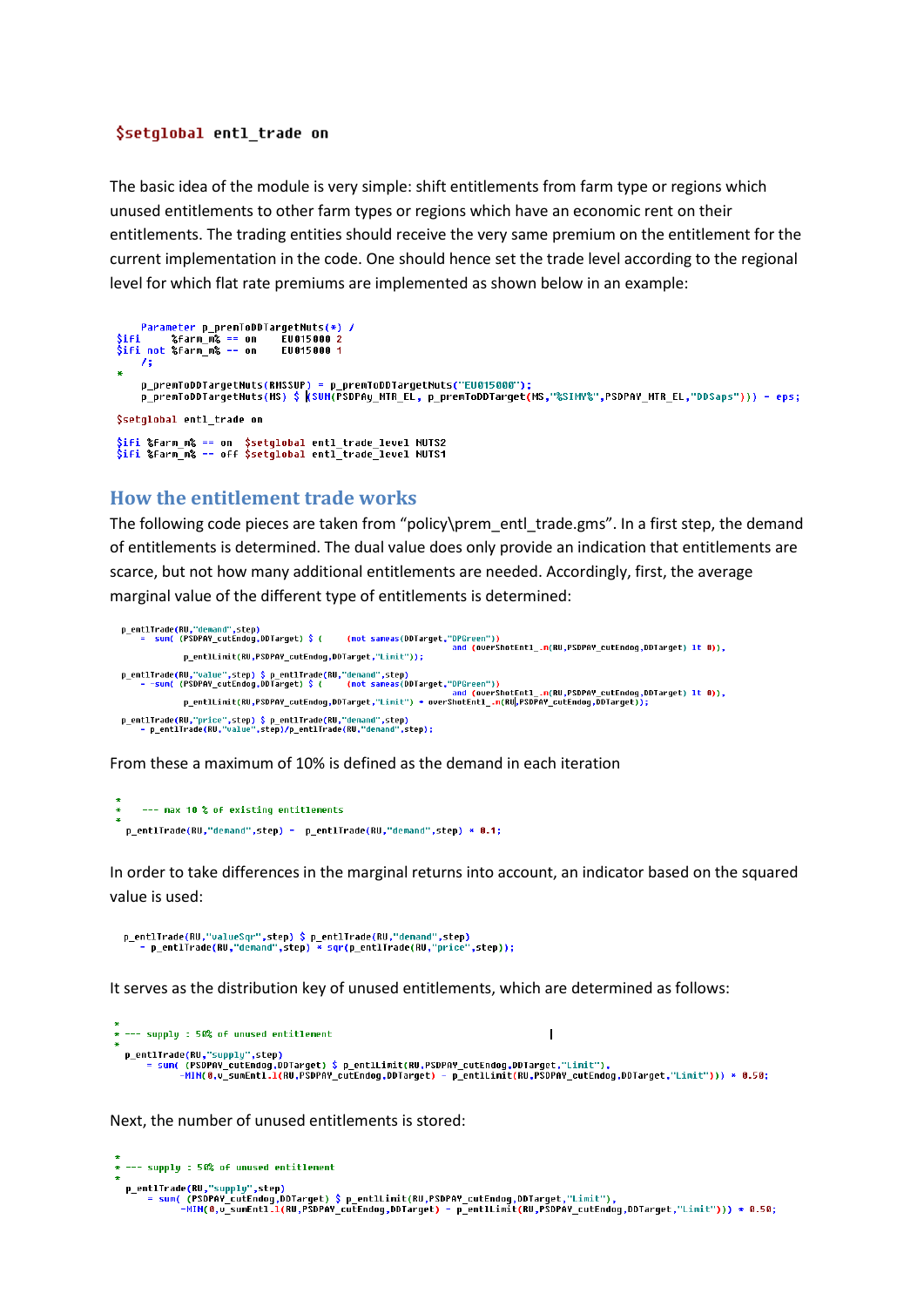As seen, only 50% of the unused entitlements are released in any iteration. We next determine the size of the markets, i.e. total demand and supply:

```
* --- Aggregate demand, supply, value of farm types to NUTS2 level
  p_entlTrade(NUTS2Agg,"demand",step) = sum( Types_to_r(NUTS2Agg,Types), p_entlTrade(Types,"demand",step));<br>p_entlTrade(NUTS2Agg,"supply",step) = sum( Types_to_r(NUTS2Agg,Types), p_entlTrade(Types,"supply",step));<br>p_entlTrad
```
The supply is then distributed according to the squared value of the individual demanders

```
p_entlLimit(Types,PSDPAY_cutEndog,DDTarget,"Limit") $ (
  = p_entlLimit(Types,PSDPAY_cutEndog,DDTarget,"Limit")<br>+ sum(types_to_r(Types,NUTS2Agg) $ p_entlTrade(NUTS2Agg,"value",step),<br>p_entlTrade(Types,"valueSqr",step)<br>+ p_entlTrade(NUTS2Agg,"supply",step) / p_entlTrade(NUTS2Agg
```
# **An example printout**

The following code snippet shows an example for a NUTS2 regions and the related farm types for a test run for Greece without the market module:

|                        | S <sub>1</sub> | S2         | S3        | S4        | S5       | S99      |
|------------------------|----------------|------------|-----------|-----------|----------|----------|
| EL110000.Demand        | 32.075         | 32.439     | 32.620    | 32.711    | 32.756   | 32.779   |
| EL110000.Value         | 48766.234      | 24791.974  | 13600.485 | 7543.924  | 4360.840 | 2730.454 |
| EL110000.SUPPLY        | 3.639          | 1.810      | 0.906     | 0.456     | 0.230    | 0.116    |
| EL110000.valueSqr      | 788765.873     | 202072.288 | 59256.730 | 17969.995 | 5967.575 | 2332.077 |
| EL110016.Demand        | 13.441         | 13.554     | 13.661    | 13.714    | 13.740   | 13.753   |
| EL110016.Price         | 134.681        | 93.743     | 50.647    | 27.389    | 15.621   | 9.709    |
| EL110016.Value         | 18102.989      | 12705.794  | 6918.624  | 3756.173  | 2146.387 | 1335.326 |
| EL110016.valueSqr      | 243812.335     | 119107.489 | 35040.478 | 10287.771 | 3352.898 | 1296.493 |
| EL110026.SUPPLY        | 2.300          | 1.144      | 0.573     | 0.288     | 0.146    | 0.073    |
| EL110027.Demand        | 7.982          | 8.157      | 8.172     | 8.182     | 8.188    | 8.191    |
| EL110027.Price         | 218.325        | 44.225     | 28.427    | 16.935    | 10.066   | 6.398    |
| <b>EL110027.Value</b>  | 17426.013      | 3607.525   | 2322.885  | 1385.571  | 824.122  | 524.038  |
| EL110027.valueSqr      | 380452.941     | 15954.221  | 6603.166  | 2346.486  | 829.521  | 335.274  |
| EL110056.SUPPLY        | 0.510          | 0.253      | 0.127     | 0.064     | 8.832    | 0.016    |
| EL110057.SUPPLY        | 0.327          | 0.163      | 0.082     | 0.041     | 0.021    | 0.010    |
| <b>EL110086.SUPPLY</b> | 0.502          | 0.250      | 0.125     | 0.063     | 0.032    | 0.016    |
| EL110999.Demand        | 10.652         | 10.728     | 10.788    | 10.815    | 10.828   | 10.835   |
| EL110999.Price         | 124.271        | 79.034     | 40.406    | 22.212    | 12.840   | 8.039    |
| <b>EL110999.Value</b>  | 13237.233      | 8478.655   | 4358.976  | 2402.180  | 1390.331 | 871.090  |
| EL110999.valueSgr      | 164500.597     | 67010.579  | 17613.085 | 5335.738  | 1785.156 | 700.309  |

As seen from above, we have two farm types in the starting situation which acts as demanders, i.e. have a marginal value on their entitlements (016 and 999). Their marginal value on the entitlement is quite high in the starting situation with > 125  $\epsilon$  / entitlement. We have also a total of 3639 ha after the first round of unused entitlements which can be sold to the demanders. Distributing half of them (ca. 1800 ha) to the two demanders reduces the marginal value of the entitlements already below 95€, the next round distributed ca. 900 ha and brings the price down to 50€ until in the last round almost nothing is left for distribution and the value of the entitlements has dropped below 10€. The reader should note the trade is not yet taking into account in the income calculation of the farm types.

Finally, we come to the main point which motivated the introduction of that module. As indicated above, we interpret the SFP as a subsidy to agricultural land use which at the margin is capitalized in the land rent. It thus increases the marginal returns to land use in agriculture. In our baseline, we